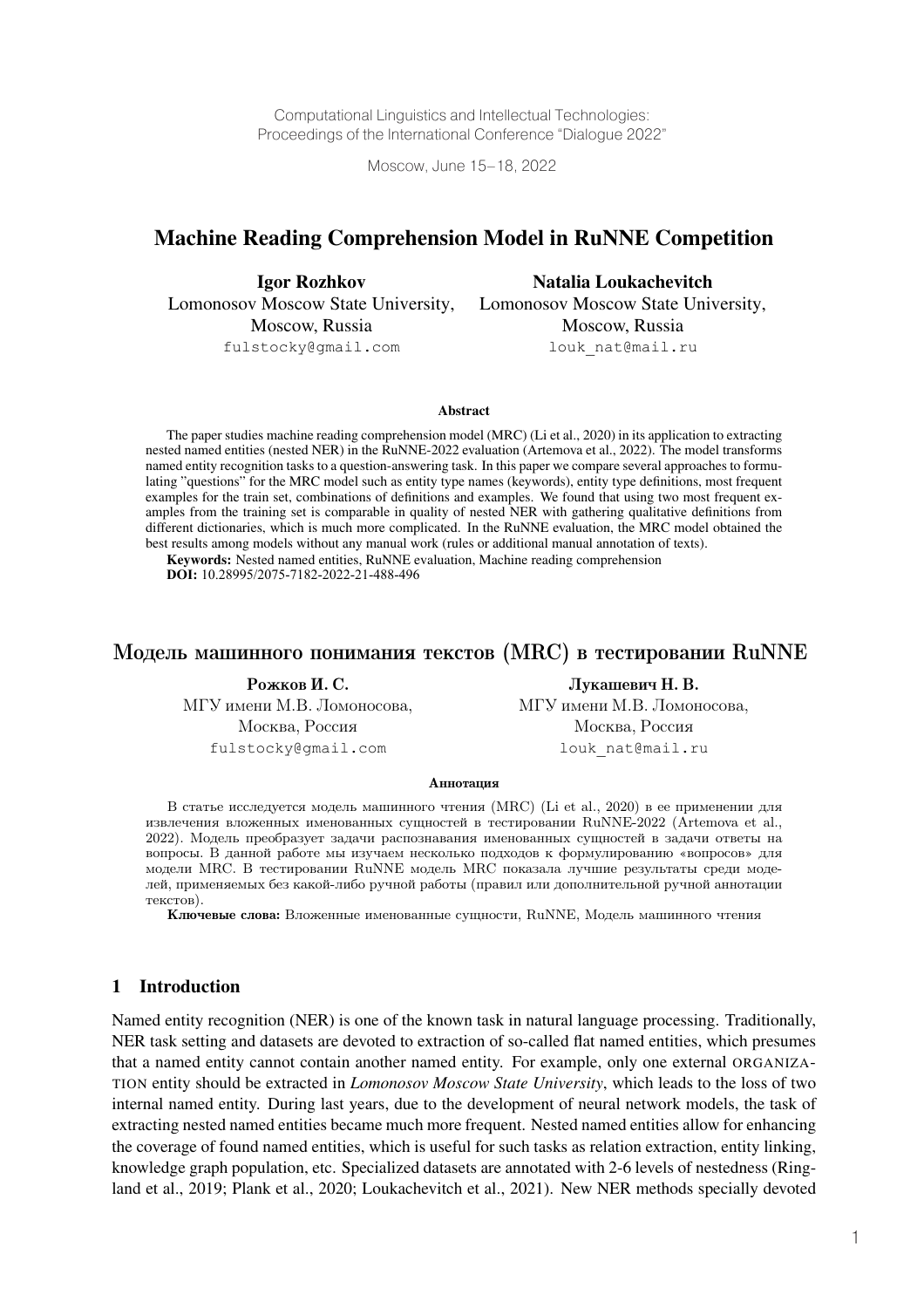to extracting nested named entities have been developed and significantly improved the performance in nested NER tasks (Shibuya and Hovy, 2020; Jue et al., 2020; Yu et al., 2020).

For Russian, two datasets annotated with nested named entity exist. The first dataset, FactRuEval (Starostin et al., 2016), is quite small for training machine learning models. Recently, new dataset NEREL (Loukachevitch et al., 2021) with nestedness up to 6 levels has been created. The NEREL dataset became a basis for organization of RuNNE-2022 evaluation (Artemova et al., 2022), devoted to recognition of nested named entities and also few-shot setting of nested NER.

In this paper we describe an approach applied to the RuNNE tasks, which is based on machine reading comprehension model (MRC) (Rajpurkar et al., 2016; Li et al., 2020). The model transforms NER tasks to question-answering tasks and achieve state-of-the art results on various NER datasets. We compare several approaches to formulating "questions" for the MRC model such as entity type names (keywords), entity type definitions, most frequent examples for the train set, combinations of definitions and examples. We found that using two most frequent examples from the training set is comparable in quality of nested NER with gathering of qualitative definitions from different dictionaries, which is much more complicated. In the RuNNE evaluation, the MRC model obtained the best results among models without any manual work (rules or additional manual annotation of texts).

## 2 Related Work

Early works regarding nested NER involved mainly hybrid methods that combined rules with supervised learning algorithms (Shen et al., 2003; Zhang et al., 2004). Another approach to the nested NER task relies on hand-crafted features (Alex et al., 2007; Muis and Lu, 2018). These methods mostly failed to take advantage of the dependencies among nested entities.

Later, LSTM-based models were developed to process nested named entities. LSTM-CRF model (Ju et al., 2018) was already able to capture context representation of input sequences and globally decode predicted labels for nested entities even of the same entity type. Dynamically stacked multiple layers recognize outer entities by taking full advantage of information encoded in their corresponding inner entities. Straková et al. (Straková et al., 2019) identify nested named entities by a seq2seq model exploring combinations of different context-based embeddings (ELMo, BERT, Flair). Sohrab and Miwa (Sohrab and Miwa, 2018) proposed to concatenate the LSTMs outputs for the start and end positions of spans and then calculate a score for each span. In Biaffine model, Yu et al. (Yu et al., 2020) demonstrated that the model provides a global view on the input and performs better results – the model scores pairs of start and end tokens to form a named entity. Pyramid model (Jue et al., 2020) consists of a stack of inter-connected layers. Each layer  $l$  predicts whether a  $l$ -gram is a complete entity mention. The Secondbest Sequence Learning coupled with Decoding (Second Best) model (Shibuya and Hovy, 2020) uses the Conditional Random Field output layer. The model treats the tag sequence for nested entities as the second best path within the span of their parent entity. In addition, the decoding method for inference extracts entities iteratively from outermost ones to inner ones in an outside-to-inside way.

Machine Reading Comprehension (MRC) (Rajpurkar et al., 2016) treats the nested NER as a questionanswering task (Li et al., 2020), when for each named entity type, a specialized question is created. The model should find answers to the questions in a sentence, which is equivalent to extracting corresponding named entities. In (Loukachevitch et al., 2021), several models (Biaffine, MRC, Pyramid) were studied for extracting nested named entities in Russian. The best results were obtained by the MRC model.

#### 3 Machine Reading Comprehension Model

The MRC model treats the NER task as extracting answer spans to specialised questions, each entity type is associated with a specific question. The dataset sentences are converted into triples (Question  $Q$ , Answer A, Context C). Question  $Q$  is either generated or selected supplementary sequence (described below); the Answer  $\vec{A}$  is the annotated named entity, the subsequence of the given sentence; the Context  $C$  is the given sentence. The MRC model is constructed over the BERT (Devlin et al., 2018) model, which obtains the following string as an input:

$$
\{[CLS], q_1, q_2..., q_m, [SEP], t_1, t_2,...t_n\}
$$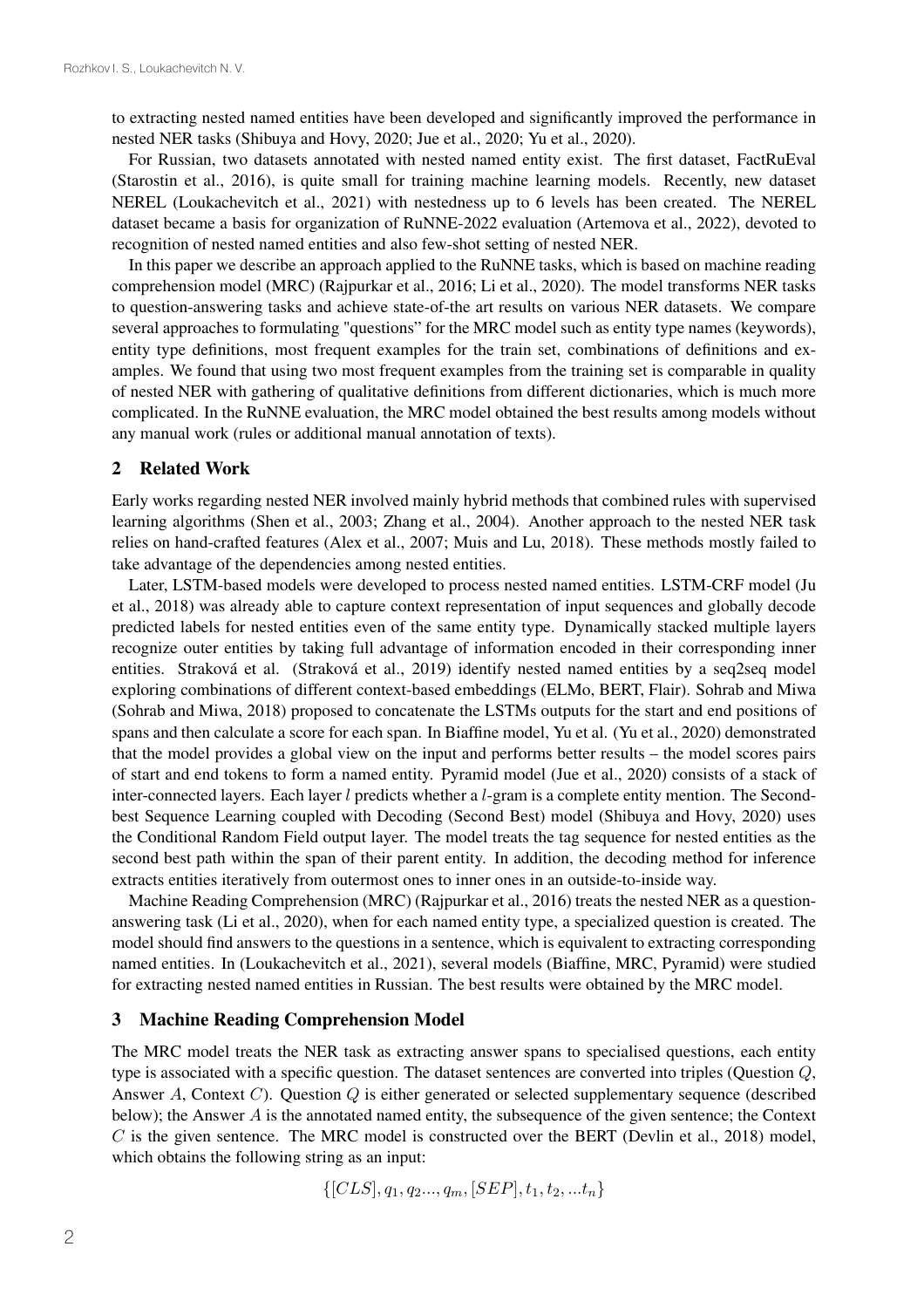where  $q_i$  are words of the question sequence,  $t_i$  are words of the given sentence,  $[CLS]$  and  $[SEP]$  are special tokens of the BERT model. The MRC model should extract a continuous span  $A$  in the context  $C:$ 

$$
A = \{t_i, t_{i+k}, 1 \le i \le i+k \le n\}
$$

such that  $A$  is now a retrieved named entity.

The model backbone is as follows. BERT, given aforementioned input, outputs a context representation matrix  $E \in \mathbb{R}^{n \times d}$ , where d is the size of last layer dimension of BERT. The query part of output is dropped.

Next, given matrix  $E$ , model first predicts the probabilities of each word to be start index, to be end index and then probability of each start-end indices pair to be matched onto one named entity.

In more detail: model first predicts two values,  $P_{start}$  and  $P_{end}$  as follows:

$$
P_{start} = softmax_{eachrow}(E \cdot T_{start}) \in \mathbb{R}^{n \times 2}
$$

$$
P_{end} = softmax_{eachrow}(E \cdot T_{end}) \in \mathbb{R}^{n \times 2}
$$

where  $T_{start}$ ,  $T_{end} \in \mathbb{R}^{n \times 2}$  are the weights learned. Then for  $\hat{I}_{start}$  and  $\hat{I}_{end}$  sets

$$
\hat{I}_{start} = \{i \mid argmax(P_{start}^{(i)}) = 1, i = \overline{1, n}\}\
$$

$$
\hat{I}_{end} = \{j \mid argmax(P_{end}^{(j)}) = 1, j = \overline{1, n}\}\
$$

where superscripts (i) and (j) denote i-th and j-th row of a matrix respectively binary classification model is trained to predict value of matching probability:

$$
P_{i_{start}, j_{end}} = sigmoid(M \cdot concat(E_{i_{start}}, E_{j_{end}})
$$

where  $M \in \mathbb{R}^{1 \times 2d}$  is weights learned. Now this value predicts whether each occured span  $i_{start}$ ,  $j_{end}$  in the context  $C$  is a desired answer  $A$ , i.e. named entity of given type.

There are different approaches to creating questions. (Li et al., 2020) proposed several of them:

- Position index: question is generated based on the position index of given tag, i.e. "first", "second", etc. or "one", "two", etc.
- Keyword usage: question is given or generated keyword describing tag, e.g. "*profession*", *"person"*.
- Rule-based template filling: generates a sequence from given template, e.g. "*Find named entities of type "person" in the given sentence.*".
- Wikipedia definition retrieval: question is generated with Wikipedia definition of a given tag, e.g. "*An organization is an entity comprising multiple people, such as an institution or an association.*".
- Synonyms: words that have the same or close meaning to the original tag, e.g. for tag "*profession*" that would be "*occupation*", "*job*", etc.
- Concatenation of keyword and synonyms: question is constructed from both keywords and synonyms, e.g. "*profession, occupation, job*".
- Annotation guideline notes: the guidelines of labeled entities provided by the dataset builder, e.g. for *location* it could be "*Find locations in the text including nongeographical locations, mountain ranges and bodies of water*".

The last approach achieves best results in the original work.

#### 4 RuNNE task and data

RuNNE competition (Artemova et al., 2022) sets the few-shot version of the nested named entity recognition task. While most of the entities have considerable number of examples in the training set, several others occur much less frequently: the amount of such entities is limited in the training set. Dev and test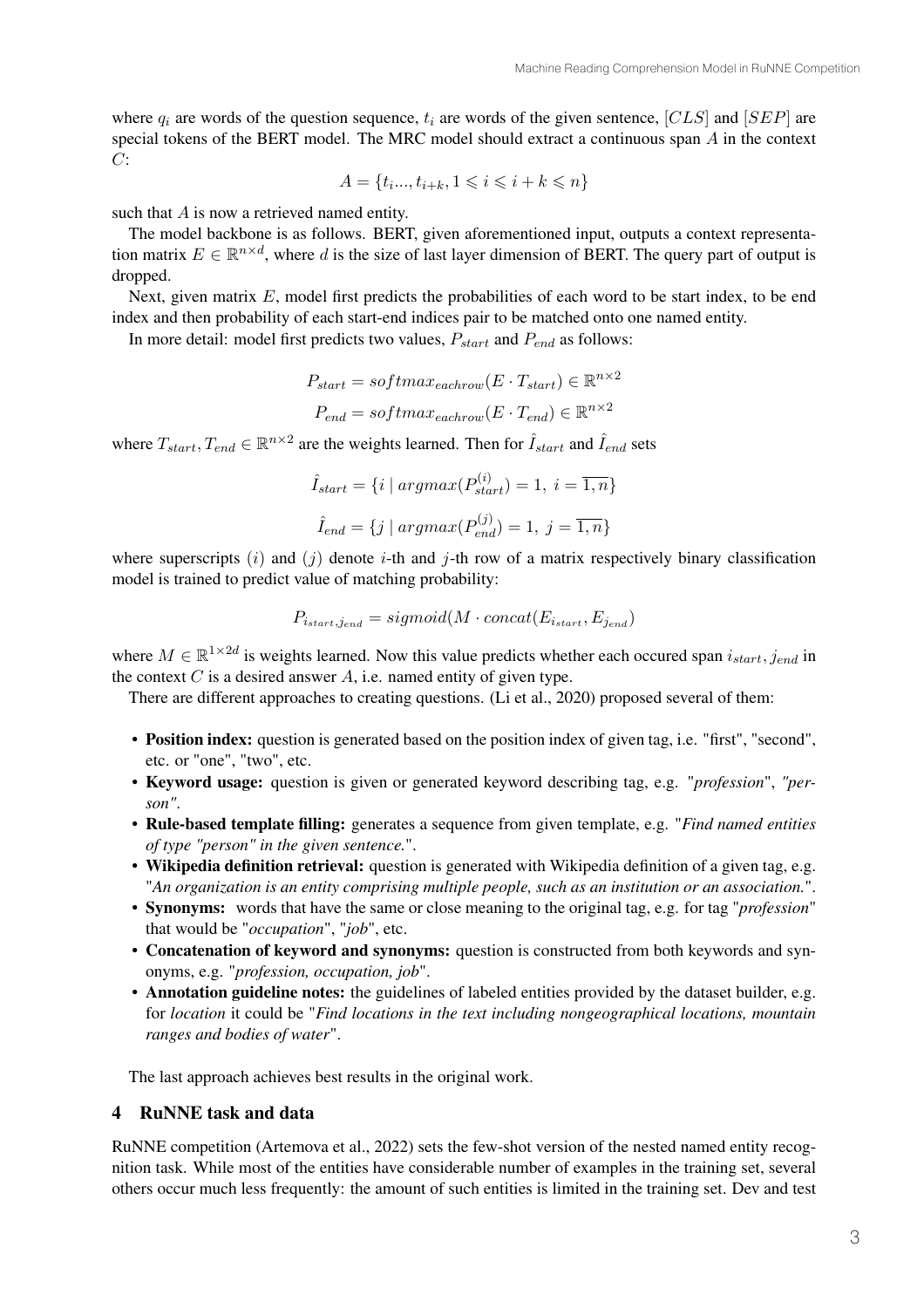| NE type             | <b>Number of mentions</b> |                |  |  |
|---------------------|---------------------------|----------------|--|--|
|                     | train                     | test           |  |  |
| <b>PROFESSION</b>   | 4566                      | 848            |  |  |
| <b>PERSON</b>       | 4517                      | 961            |  |  |
| <b>ORGANIZATION</b> | 4049                      | 675            |  |  |
| <b>EVENT</b>        | 2850                      | 683            |  |  |
| <b>COUNTRY</b>      | 2521                      | 456            |  |  |
| <b>DATE</b>         | 2268                      | 523            |  |  |
| <b>CITY</b>         | 1101                      | 239            |  |  |
| <b>NUMBER</b>       | 1026                      | 230            |  |  |
| <b>ORDINAL</b>      | 565                       | 107            |  |  |
| <b>AGE</b>          | 554                       | 138            |  |  |
| <b>NATIONALITY</b>  | 394                       | 66             |  |  |
| LAW                 | 389                       | 61             |  |  |
| <b>FACILITY</b>     | 371                       | 63             |  |  |
| STATE_OR_PROVINCE   | 343                       | 112            |  |  |
| <b>AWARD</b>        | 322                       | 119            |  |  |
| <b>IDEOLOGY</b>     | 300                       | 43             |  |  |
| <b>LOCATION</b>     | 270                       | 62             |  |  |
| <b>PRODUCT</b>      | 237                       | 53             |  |  |
| <b>CRIME</b>        | 180                       | 35             |  |  |
| <b>MONEY</b>        | 171                       | 43             |  |  |
| <b>TIME</b>         | 154                       | 47             |  |  |
| <b>DISTRICT</b>     | 98                        | 25             |  |  |
| <b>RELIGION</b>     | 94                        | 24             |  |  |
| <b>PERCENT</b>      | 82                        | $\overline{7}$ |  |  |
| <b>LANGUAGE</b>     | 43                        | 8              |  |  |
| <b>DISEASE</b>      | 32                        | 57             |  |  |
| <b>PENALTY</b>      | 32                        | 17             |  |  |
| <b>WORK OF ART</b>  | 30                        | 88             |  |  |
| <b>FAMILY</b>       | 17                        | 14             |  |  |
| <b>Total amount</b> | 27576                     | 5804           |  |  |

Table 1: Number of entities in the RuNNE training and test sets.

sets both contain the usual (non-limited) amount. Therefore, the main goal of the competition is to create models capable of retrieving both common and uncommon named entity types.

The dataset of RuNNE evaluation was created from the NEREL dataset (Loukachevitch et al., 2021). This data was collected from WikiNews texts in Russian language, manually labeled by the annotators of the NEREL dataset using the *brat* annotation tool (Stenetorp et al., 2012). After that the initial dataset was mixed and split into train, dev and test sets. The dataset contains 29 different named entity types, with maximum nestedness of 6 levels.

For the few-shot task formulation, three classes were chosen and decreased in the amount for the training set, namely *disease*, *work\_of\_art* and *penalty*. Table 1 shows the amount of each labeled entity type both in the training and test sets.

As a result, we can see that the classes are not balanced, and there are no more than 32 mentions of the aforementioned entity types in the training set. Moreover, other types have similar amount of the mentions, e.g. *language* has 43 mentions, while *family* has even less - 17.

For evaluation on the RuNNE dataset, the macro-average precision, recall and F1 both for only new (few-shot NER task) and all (general NER task) entity types are used.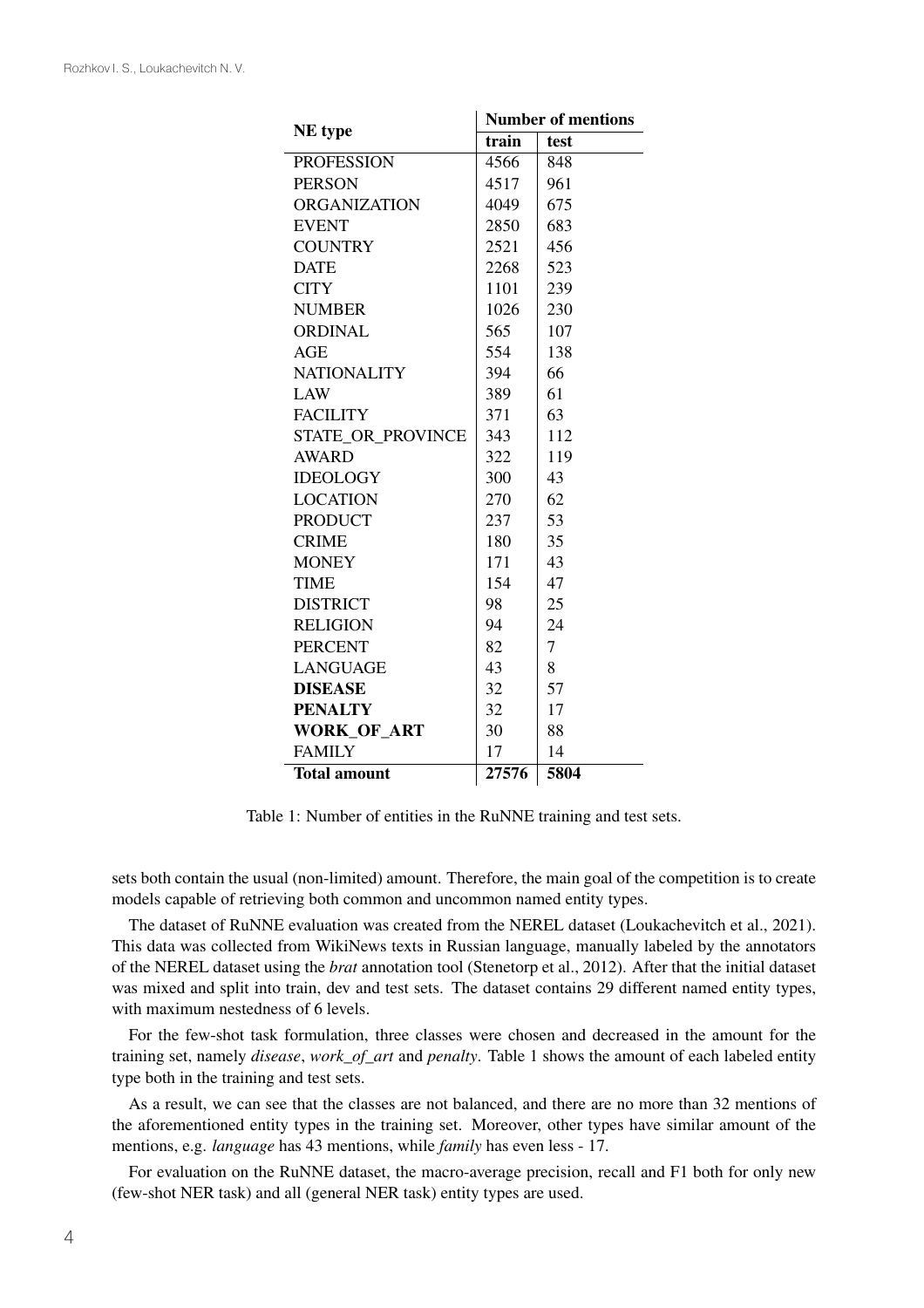## 5 Approach and Results

In this work we study what approaches to question generation help the MRC model in few-shot and general NER tasks <sup>1</sup>.

Though annotation guidelines allows achieving the best results in the original work, they do not always exist for some dataset. Sometimes it is quite difficult to retrieve or generate such. In our case, the RuNNE dataset was not provided with annotation guidelines, and thus we cannot employ this approach. Therefore, aside from previously described approaches, this work proposes few new techniques for question generation:

- Definition selection. The questions are definitions of entity types, carefully selected from multiple dictionaries.
- *N* most frequent examples. The *N* most frequent examples of entities are obtained from the given training set and questions are generated. Number  $N$  is pre-defined from the start.
- $N$  most frequent entity components. Each entity example in the training set is split into single words and then lemmatized. After that the  $N$  most frequent words are retrieved, which then compose the question.
- Concatenation of definitions and most frequent examples.

Examples of dictionary definitions are as follows (translated from Russian): "*Age is the period of time when someone was alive or something existed.*"; "*A city is a place where many people live, with many houses, shops, businesses, etc.*"

Question examples of N most frequent examples (here we presume  $N = 5$ ) are as follows (translated from Russian): "*Date is an entity such as in Monday, in Tuesday, today, in year 2011, in year 2004.*". "*Law is an entity such as Constitution, CC (Criminal Code), CC of RF, Yarovaya package, constitution.*"

Question examples of N most frequent entity components ( $N = 5$ ) are as follows (translated from Russian): "*Disease is an entity such as cancer, hurt, heart, heart as adjective, pain*". "*City is an entity such as moscow, moskovsky, london, new-york, kyiv.*"

In this work, we study the results of utilizing following aforementioned approaches to question generation:

- Keyword usage
- Definition selection
- *N* most frequent examples, for  $N = 2, 5, 10$ .
- *N* most frequent entity components, for  $N = 2, 5, 10$ .
- Concatenation of definitions and most frequent examples

As baseline we use following models:

- RuBERT (Kuratov and Arkhipov, 2019): Baseline model of the RuNNE competition.
- 2nd-best-path-RuBERT (Shibuya and Hovy, 2020): treats the tag sequence as the second best path within in the span of their parent entity based on RuBERT.

We utilize RuBERT (Kuratov and Arkhipov, 2019) as a basis for MRC model. We use the batch size of 32 and learn the MRC model for 16 epochs on the 8 GPUs over the RuNNE data. We use AdamW optimizer (Loshchilov and Hutter, 2017), with  $\beta_1 = 0.9, \beta_2 = 0.98, \varepsilon = 10^{-8}$ . RuBERT configuration was set to default values after (Kuratov and Arkhipov, 2019). We use OneCycleLR learning rate scheduler (Smith and Topin, 2019) with maximum learning rate of  $2 \times 10^{-5}$ , final div factor =  $10^4$ , linear anneal strategy. Weight decay was set to 0.01. Other hyperparameters were set to default values.

Table 2 shows experimental results on the RuNNE dataset. We can see that using two most frequent entity components from the training set is even slightly better than using well-constructed entity definitions. For few-shot setting, the results based on definitions are slightly better, but the extracting frequent entity components is much simpler than gathering well-written definitions from various dictionaries. The increase in the number of components leads to a decrease in quality of name extraction. Furthermore, we can see that using original entity examples and not split ones shows lower results. Though this approach is even simpler than previous one, it acts poorer. Also combinations of definitions and examples do not

<sup>1</sup> https://github.com/fulstock/mrc\_nested\_ner\_ru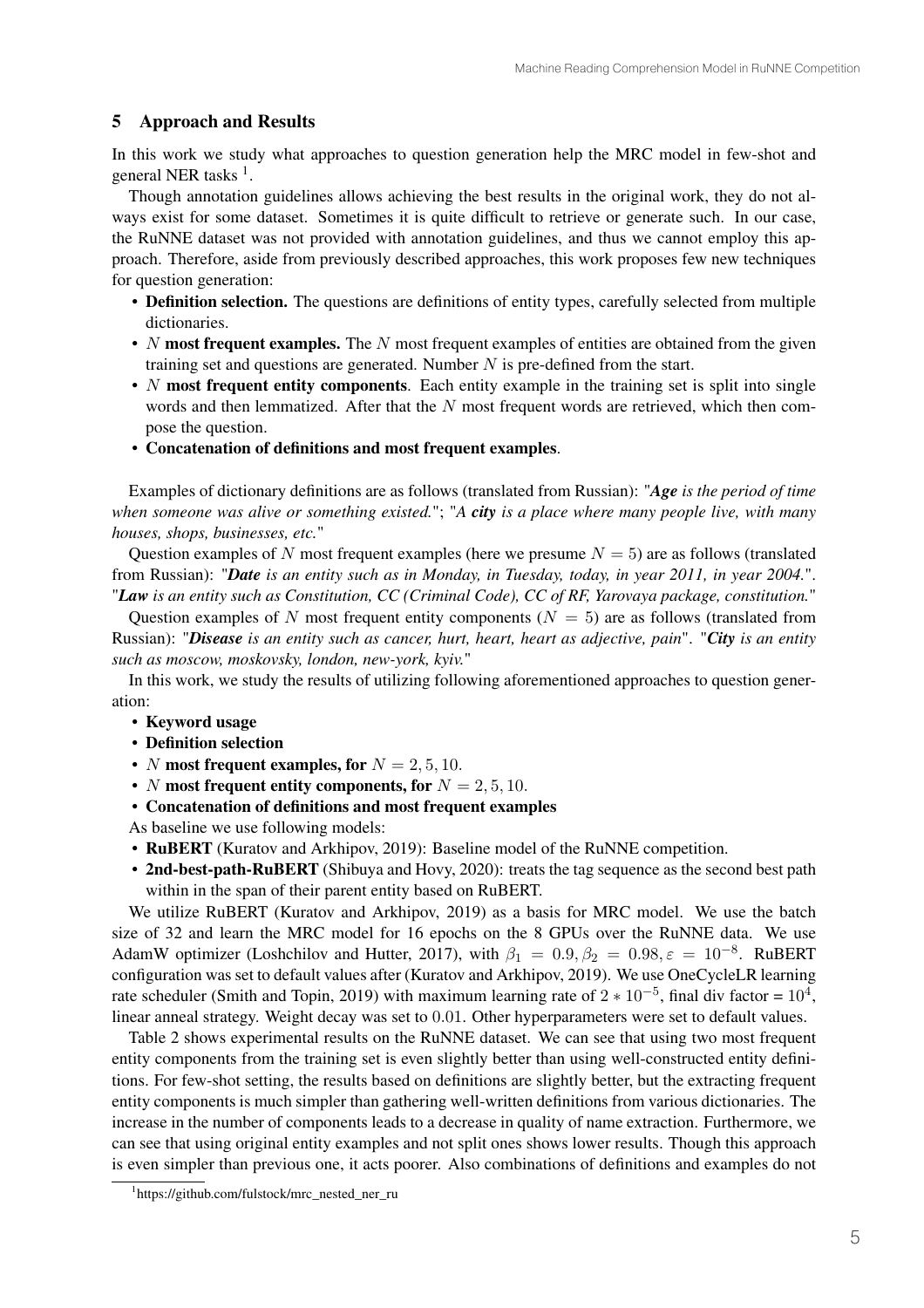improve name recognition in both settings. Moreover, we indicate original results in the RuNNE competition, ours among the others. The resulting score is different due to the randomness of some model's parts, which generated different score.

Table 3 shows examples chosen as most frequent ones for each named entity type. Moreover, we provide the amount of these examples in the test set. As we can see, for the best approach (2 entity components) this amount is significantly low. Hence we can conclude that the MRC model does not memorize these components during learning procedure.



Figure 1: Attention layers inside RuBERT.

In addition, we visualize the attention layers inside RuBERT of the MRC model (Figure 1). The higher the score, the more semantically similar (in terms of attention) the words are. We see that similarities between definition and context words can be captured in the attention matrices, therefore model is able to gain knowledge of the given entity type.

#### 6 Conclusion

In this paper, we studied machine reading comprehension model (MRC) in its application to extracting nested named entities in RuNNE-2022 evaluation. The model was applied in general nested NER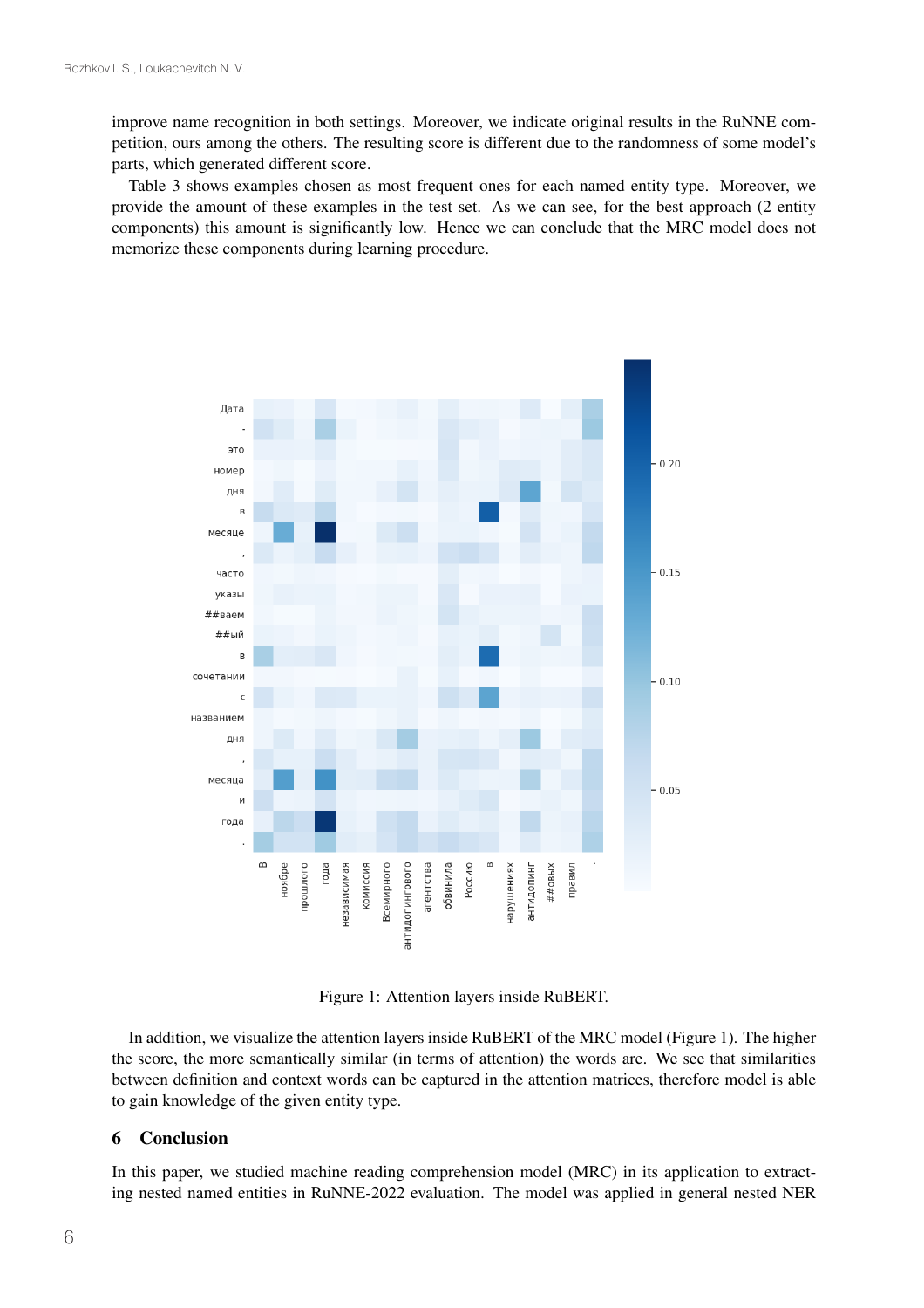| <b>Model and approach</b> |                               | <b>General Task</b>      |                          |       | <b>Few-shot Task</b>     |                          |       |
|---------------------------|-------------------------------|--------------------------|--------------------------|-------|--------------------------|--------------------------|-------|
|                           |                               | <b>Precision</b>         | Recall                   | F1    | <b>Precision</b>         | <b>Recall</b>            | F1    |
| RuBERT-Tagger             |                               |                          |                          | 67.44 |                          |                          | 44.66 |
| 2nd-best-path-RuBERT      |                               | 74.83                    | 61.78                    | 67.68 | 77.61                    | 09.77                    | 17.36 |
| <b>MRC</b>                | Keyword                       | 78.27                    | 71.92                    | 73.79 | 88.09                    | 45.22                    | 59.02 |
|                           | Definitions                   | 78.76                    | 72.44                    | 74.31 | 80.62                    | 50.77                    | 61.21 |
|                           | 2 most frequent examples      | 78.59                    | 72.19                    | 74.17 | 84.32                    | 45.03                    | 57.98 |
|                           | 5 most frequent examples      | 79.23                    | 71.58                    | 73.89 | 84.76                    | 47.29                    | 58.98 |
|                           | 10 most frequent examples     | 78.13                    | 70.64                    | 73.09 | 81.60                    | 45.56                    | 56.96 |
|                           | 2 most fr. entity components  | 78.65                    | 73.05                    | 74.63 | 86.15                    | 49.07                    | 60.80 |
|                           | 5 most fr. entity components  | 78.54                    | 72.77                    | 74.62 | 83.39                    | 48.35                    | 60.30 |
|                           | 10 most fr. entity components | 78.04                    | 71.82                    | 73.76 | 83.62                    | 47.82                    | 59.52 |
|                           | Def. $+2$ most frequent ex.   | 78.37                    | 71.74                    | 73.96 | 80.21                    | 49.89                    | 60.83 |
|                           | Def. $+5$ most frequent ex.   | 77.83                    | 72.62                    | 74.26 | 78.47                    | 48.71                    | 58.69 |
|                           | Def. $+10$ most frequent ex.  | 77.60                    | 71.36                    | 73.22 | 82.50                    | 45.68                    | 57.24 |
| <b>RuNNE</b>              | pullenti                      | $\overline{\phantom{0}}$ | $\overline{\phantom{0}}$ | 81.12 | $\overline{a}$           |                          | 71.03 |
|                           | MSU-RCC (ours)                | $\overline{\phantom{a}}$ | $\overline{\phantom{a}}$ | 74.93 | $\overline{\phantom{a}}$ | $\blacksquare$           | 60.39 |
|                           | <b>SibNN</b>                  | $\overline{\phantom{a}}$ | $\overline{\phantom{a}}$ | 74.25 | $\blacksquare$           | $\overline{\phantom{a}}$ | 40.37 |
|                           | user:abrosimov_kirill         | $\overline{\phantom{a}}$ |                          | 74.08 | $\overline{\phantom{a}}$ |                          | 64.41 |

Table 2: Results (macro-averaged, %), compared with other models of the RuNNE competition.

task and the few-shot setting. The MRC model transforms named entity recognition tasks to questionanswering tasks. We compared several approaches to formulating "questions" for the MRC model such as entity type names (keywords), entity type definitions, most frequent entity components and most frequent examples for the training set, combinations of definitions and examples. We found that using two most frequent entity components from the training set is even slightly better than using well constructed entity definitions. For few-shot setting, the results based on definitions are slightly better, but the extracting frequent entity components is much simpler than gathering well-written definitions from dictionaries.

In the RuNNE evaluation, the MRC model utilizing definitions as questions obtained the best results among machine learning models used without additional manual annotation of training texts.

### Acknowledgments

The work is supported by the Russian Science Foundation, grant # 20-11-20166. The research is carried out using the equipment of the shared research facilities of HPC computing resources at Lomonosov Moscow State University.

## References

- Beatrice Alex, Barry Haddow, and Claire Grover. 2007. Recognising nested named entities in biomedical text. // *Biological, translational, and clinical language processing*, P 65–72.
- Ekaterina Artemova, Maksim Zmeev, Natalia Loukachevitch, Igor Rozhkov, Tatiana Batura, Pavel Braslavski, Vladimir Ivanov, and Elena Tutubalina. 2022. RuNNE-2022 Shared Task: Recognizing Nested Named Entities. *Computational Linguistics and Intellectual Technologies: Proceedings of the International Conference "Dialog"*.

Jacob Devlin, Ming-Wei Chang, Kenton Lee, and Kristina Toutanova. 2018. BERT: pre-training of deep bidirectional transformers for language understanding. *CoRR*, abs/1810.04805.

Meizhi Ju, Makoto Miwa, and Sophia Ananiadou. 2018. A neural layered model for nested named entity recognition. // *Proceedings of the 2018 Conference of the North American Chapter of the Association for Computational Linguistics: Human Language Technologies, Volume 1 (Long Papers)*, P 1446–1459.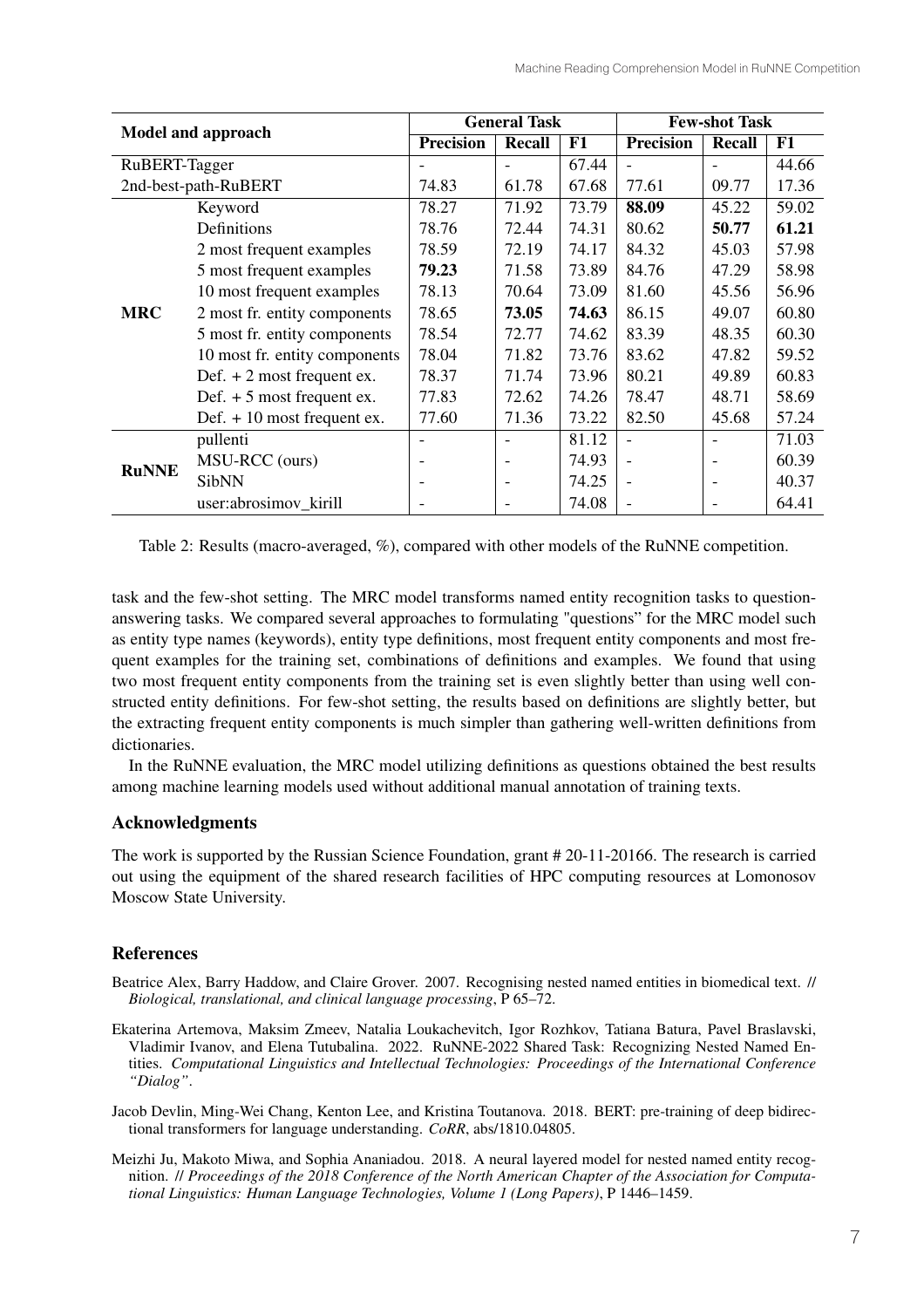- Wang Jue, Lidan Shou, Ke Chen, and Gang Chen. 2020. Pyramid: A layered model for nested named entity recognition. // *Proceedings of the 58th Annual Meeting of the Association for Computational Linguistics*, P 5918–5928.
- Yuri Kuratov and Mikhail Arkhipov. 2019. Adaptation of deep bidirectional multilingual transformers for russian language.
- Xiaoya Li, Jingrong Feng, Yuxian Meng, Qinghong Han, Fei Wu, and Jiwei Li. 2020. A unified MRC framework for named entity recognition. // *Proceedings of the 58th Annual Meeting of the Association for Computational Linguistics*, P 5849–5859.

Ilya Loshchilov and Frank Hutter. 2017. Fixing weight decay regularization in adam. *ArXiv*, abs/1711.05101.

- Natalia Loukachevitch, Ekaterina Artemova, Tatiana Batura, Pavel Braslavski, Ilia Denisov, Vladimir Ivanov, Suresh Manandhar, Alexander Pugachev, and Elena Tutubalina. 2021. Nerel: A russian dataset with nested named entities, relations and events. // *Proceedings of the International Conference on Recent Advances in Natural Language Processing (RANLP 2021)*, P 876–885.
- Aldrian Obaja Muis and Wei Lu. 2018. Labeling gaps between words: Recognizing overlapping mentions with mention separators. *arXiv preprint arXiv:1810.09073*.
- Barbara Plank, Kristian Nørgaard Jensen, and Rob van der Goot. 2020. Dan+: Danish nested named entities and lexical normalization. // *Proceedings of the 28th International Conference on Computational Linguistics*, P 6649–6662.
- Pranav Rajpurkar, Jian Zhang, Konstantin Lopyrev, and Percy Liang. 2016. Squad: 100, 000+ questions for machine comprehension of text. *CoRR*, abs/1606.05250.
- Nicky Ringland, Xiang Dai, Ben Hachey, Sarvnaz Karimi, Cecile Paris, and James R Curran. 2019. Nne: A dataset for nested named entity recognition in english newswire. // *Proceedings of the 57th Annual Meeting of the Association for Computational Linguistics*, P 5176–5181.
- Dan Shen, Jie Zhang, Guodong Zhou, Jian Su, and Chew Lim Tan. 2003. Effective adaptation of hidden markov model-based named entity recognizer for biomedical domain. // *Proceedings of the ACL 2003 workshop on Natural language processing in biomedicine*, P 49–56.
- Takashi Shibuya and Eduard Hovy. 2020. Nested named entity recognition via second-best sequence learning and decoding. *Transactions of the Association for Computational Linguistics*, 8:605–620.
- Leslie N. Smith and Nicholay Topin. 2019. Super-convergence: very fast training of neural networks using large learning rates. // *Defense + Commercial Sensing*.
- Mohammad Golam Sohrab and Makoto Miwa. 2018. Deep exhaustive model for nested named entity recognition. // *Proceedings of the 2018 Conference on Empirical Methods in Natural Language Processing*, P 2843–2849.
- Anatoly S Starostin, Victor V Bocharov, Svetlana V Alexeeva, Anastasiya A Bodrova, Alexander S Chuchunkov, SS Dzhumaev, Irina V Efimenko, Dmitry V Granovsky, Viktor F Khoroshevsky, Irina V Krylova, et al. 2016. Factrueval 2016: evaluation of named entity recognition and fact extraction systems for russian. *Computational Linguistics and Intellectual Technologies: Proceedings of the International Conference "Dialog"*, P 702–720.
- Pontus Stenetorp, Sampo Pyysalo, Goran Topić, Tomoko Ohta, Sophia Ananiadou, and Jun'ichi Tsujii. 2012. brat: a web-based tool for NLP-assisted text annotation. // *Proceedings of the Demonstrations Session at EACL 2012*, Avignon, France, April. Association for Computational Linguistics.
- Jana Straková, Milan Straka, and Jan Hajič. 2019. Neural architectures for nested ner through linearization. *arXiv preprint arXiv:1908.06926*.
- Juntao Yu, Bernd Bohnet, and Massimo Poesio. 2020. Named entity recognition as dependency parsing. // *Proceedings of the 58th Annual Meeting of the Association for Computational Linguistics*, P 6470–6476.
- Jie Zhang, Dan Shen, Guodong Zhou, Jian Su, and Chew-Lim Tan. 2004. Enhancing hmm-based biomedical named entity recognition by studying special phenomena. *Journal of biomedical informatics*, 37(6):411–422.